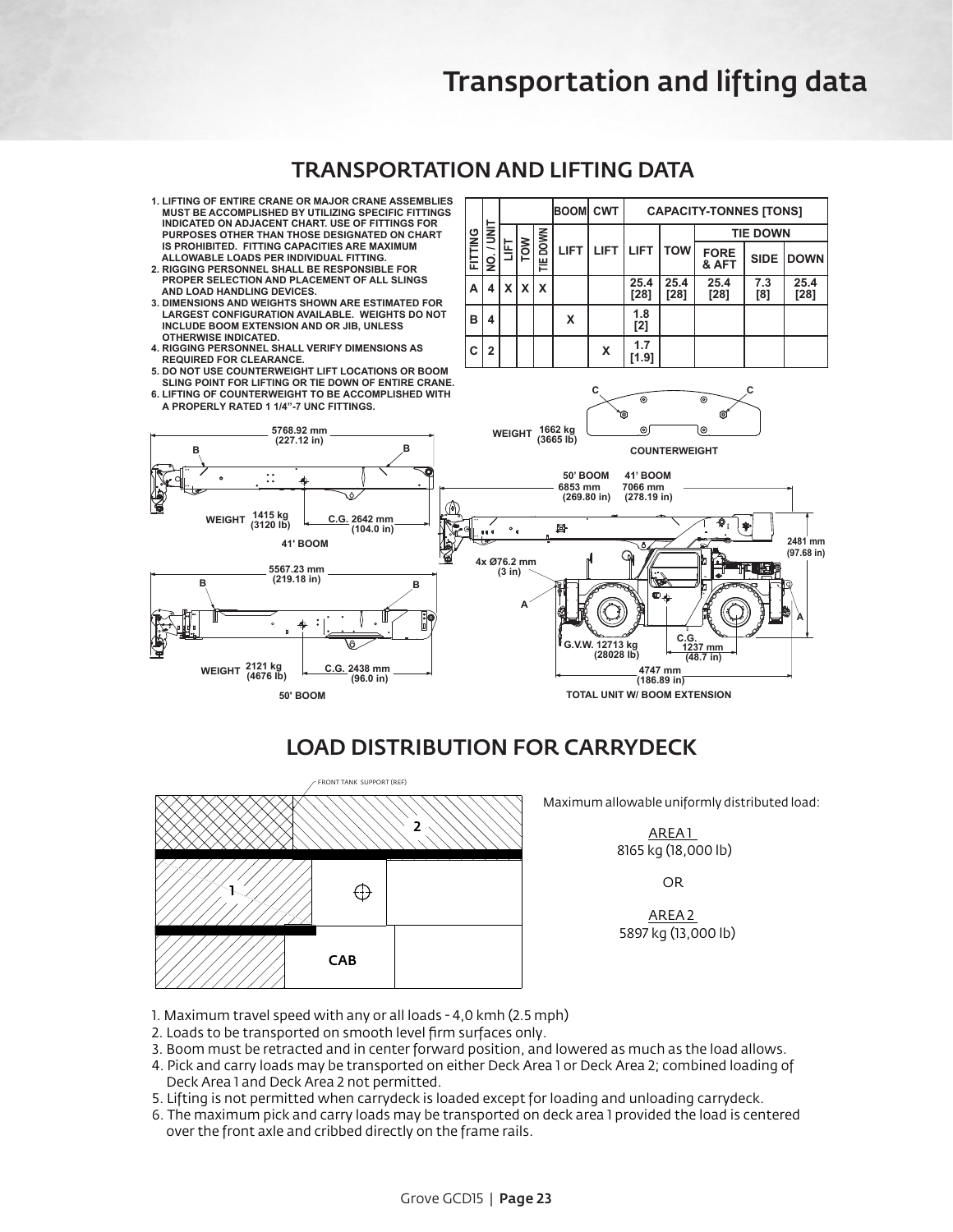# Load handling

## WEIGHT REDUCTIONS FOR LOAD HANDLING DEVICES

| 4,6 m (15 ft) FIXED OFFSETTABLE EXTENSION |                 |  |  |
|-------------------------------------------|-----------------|--|--|
| *Stowed                                   | N/A             |  |  |
| *Frected                                  | 295 kg (650 lb) |  |  |

\*Reduction of main boom capacities

When lifting over swingaway and/or jib combinations, deduct total weight of all load handling devices reeved over main boom nose directly from swingaway or jib capacity.

| <b>HOOK BLOCKS AND HEADACHE BALLS</b> |                  |  |  |  |
|---------------------------------------|------------------|--|--|--|
| 18 t (20 USt), two-sheave hook block  | 176 kg (388 lb)+ |  |  |  |
| 5,7t (6.25 USt) downhaul weight       | 48 kg (105 lb)+  |  |  |  |

+Refer to rating plate for actual weight

NOTE: All load handling devices and boom attachments are considered part of the load and suitable allowances MUST BE MADE for their combined weights. Weights are for Grove furnished equipment.

| <b>TIRE INFLATION - BAR (PSI)</b> |                   |                                                                 |  |  |  |
|-----------------------------------|-------------------|-----------------------------------------------------------------|--|--|--|
| <b>SIZE</b><br>(FRONT & REAR)     | <b>PLY RATING</b> | LIFTING SERVICE, GENERAL<br><b>TRAVEL &amp; EXTENDED TRAVEL</b> |  |  |  |
|                                   |                   | STATIC & 4,0 KMH (2.5 MPH)                                      |  |  |  |
| OUTRIGGER R4 385/65 D22.5         | 16                | 8.6(125)                                                        |  |  |  |

## LIFTING AREA DIAGRAM

SIDE



SIDE

## LINE PULLS AND REEVING INFORMATION

| <b>HOISTS</b>     | <b>CABLE SPECS.</b>                                                                                 | <b>PERMISSIBLE LINE PULLS</b> | <b>NOMINAL CABLE LENGTH</b> |
|-------------------|-----------------------------------------------------------------------------------------------------|-------------------------------|-----------------------------|
| Main (41 ft boom) | 14 mm (9/16") 6x19 class<br>Bridon EEIPS (XXIPS)<br>Min. breaking strength<br>16,780 kg (37,000 lb) | 3856 kg (8500 lb)*            | 72 m (235 ft)               |
| Main (50 ft boom) | 14 mm (9/16") 6x19 class<br>Bridon EEIPS (XXIPS)<br>Min. breaking strength<br>16,780 kg (37,000 lb) | 3856 kg (8500 lb)*            | 84.7 m (278 ft)             |

The approximate weight of 14 mm (9/16") wire rope is 0,9 kg/m (0.59 lb/ft).

\*With certain boom and hoist tackle combinations, the allowable line pull may be limited by hoist performance. Refer to hoist performance table for lift planning to ensure adequate hoist performance on drum rope layer required.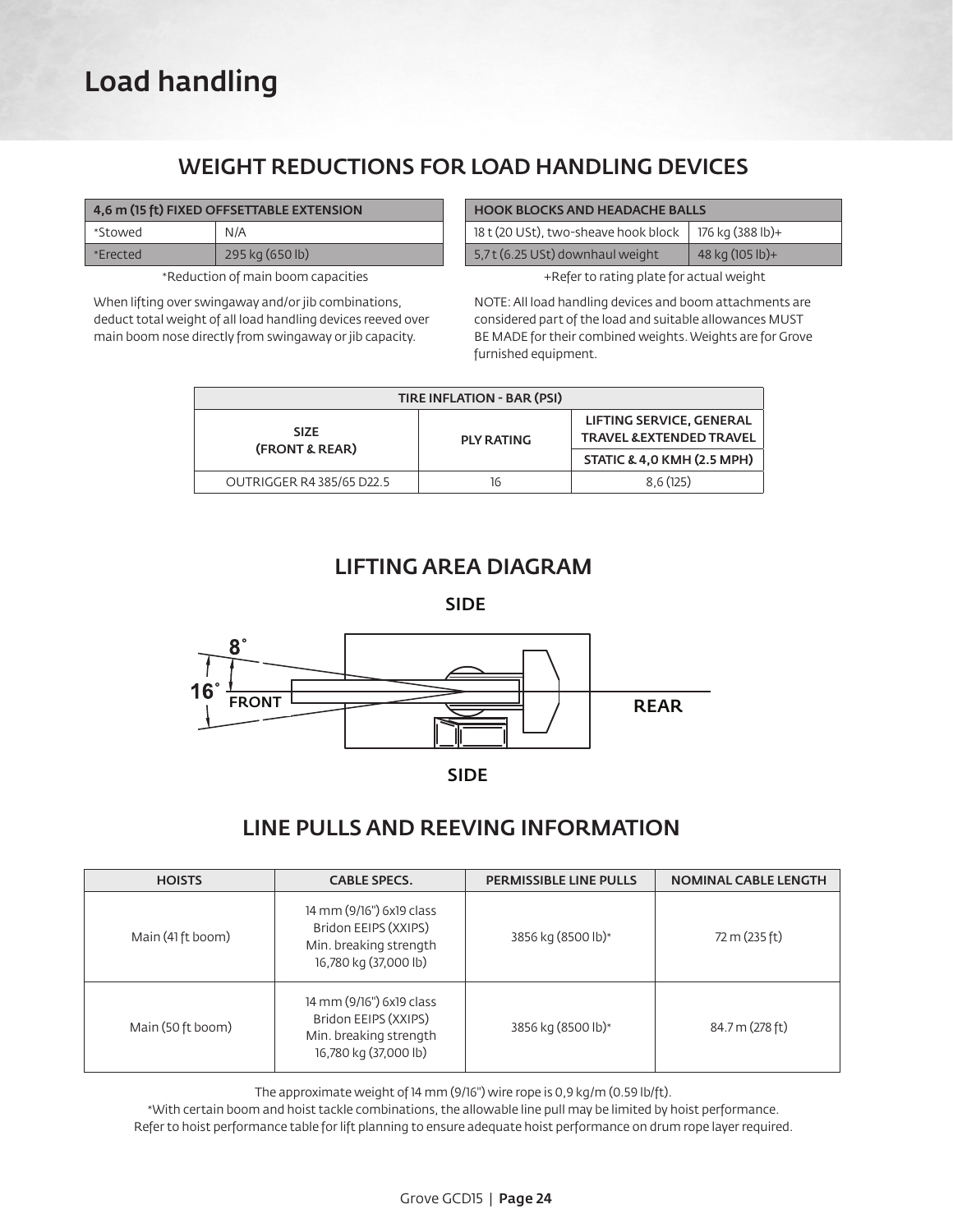# Specifications

#### Superstructure

## **ANI** Boom

5,5 m – 12,5 m (18 ft - 41 ft) full-power main boom. Three-section boom with two (2) powered sections.

Maximum tip height: 14,2 m (46.5 ft).

### **WI** \*Optional boom

5,3 m – 15,2 m (17.3 ft - 50 ft) full-power main boom. Four-section boom with three (3) powered sections.

Maximum tip height: 16,5 m (54 ft).

#### $\rightarrow$  \*Optional swingaway extension\*

4,6 m (15 ft) offsettable swingaway extension. Offsets 0°, 15° and 30° via pivoting boom nose. Stows alongside base boom section.

Maximum tip height: 21,18 m (69.5 ft).

## $\bigcup$  Boom nose

Nylatron sheaves mounted on heavy-duty needle roller bearings with removable pin-type rope guards. Quick reeve type boom nose with threeposition  $(0^\circ, +40^\circ, \text{ and } +80^\circ)$  pivoting

to minimize head height requirements. Lowers head height by 0,4 m (1.3 ft).

## Boom elevation

Single double acting hydraulic cylinders with integral holding valves provides elevation from 0° to +72°.

## **A** Anti-two block device

Standard anti-two block device, which, when activated, provides an audible warning to the operator and "locks-out" all functions whose movement can cause two-blocking.

## Rated Capacity Limiter (RCL)

Full-color, graphical display of boom angle, boom length, boom radius, rated load, and calculated load. Allows for operator inputs to set the crane configuration. RCL system is hardwired and calculates load via pressure transducers in the lift cylinder. Display includes a color-coded light bar and audible alarm with function cut-out if load exceeds the load chart parameters.

## $\mathbf{T}$  Swing

Ball bearing swing circle with 360° continuous rotation. Worm gear and pinion driven by hydraulic motor. Maximum speed: 2,0 rpm

## **Hydraulic system**

One pressure compensated variable displacement axial piston pump with load sensing.

Maximum output of: 130,6 lpm (34.5 gpm).

Maximum operating pressure: 241 bars (3500 psi).

Four-section valve bank, chassis mounted, operated via dash mounted, hydraulic pilot controls. 130,6 L (34.5 gal) hydraulic reservoir with sight level gauge and steel side plating to guard against side impacts.

5 micron return line filter with full flow by-pass protection and service indicator.



# **MM** Hoist specifications

Geroler motor driven with automatic spring-applied / hydraulically released wet brake. Drum rotation indicator in the hoist joystick control and hoist direction indicator light on dashboard. Maximum hoist pull (first layer): 4282 kg (9440 lb)

Maximum permissible single line pull: 3856 kg (8500 lb) (3.5:1 design factor)

Maximum single line speed: 35,66 m/min (117 fpm)

Rope construction: 6X19 EEIPS/IWRC

Rope diameter: 14 mm (9/16 in)

Rope length: Main hoist 12,5 m (41 ft) boom: 72 m (235 ft) Main hoist 15,2 m (50 ft) boom: 84,7 m (278 ft)

Maximum rope stowage: Main hoist: 90,83 m (298 ft)

#### Carrier



High-strength alloy frame constructed with integral outrigger housings; front and rear lifting, tie-down, and towing lugs.  $5,57 \text{ m}^2$  (60 ft<sup>2</sup>) carrydeck size with 8165 kg (18,000 lb) deck only carrying capacity. Deck coated with anti-skid treatment.



# Outriggers

Hydraulically powered oblique-style single-stage outriggers that are independently controlled using the main control valve that provides 10,16 cm (4 in) of lift off the ground for leveling the crane. Outrigger cylinders have an integral holding valve.

Outrigger pad size:

27,3 cm x 40,64 cm (10.75 in x 16 in) Maximum outrigger pad load:

13 608 kg (30,000 lb)



## **Outrigger controls**

Independent outrigger controls. 360° bubble level located inside cab.



## Engine (EPA Tier 4F)

Cummins QSF 3.8L, four-cylinder / turbo-charged diesel rated at 55.1 kW (74 hp) at 2200 rpm. Standard 120 V engine block heater and cold weather intake grid heater. Engine hour meter located in dash display. Alternator 145 amp.

Complies with EPA Tier 4 Final emissions standards without the use of an SCR or UREA injected DEF system.

Maximum torque: 399,9 N-m (295 ft lb) at 1300 rpm.

Note: Tier 4F engine required in North American countries.

Fuel requirements: Maximum of 15 ppm ultra-low sulfur diesel fuel

*\*Denotes optional equipment*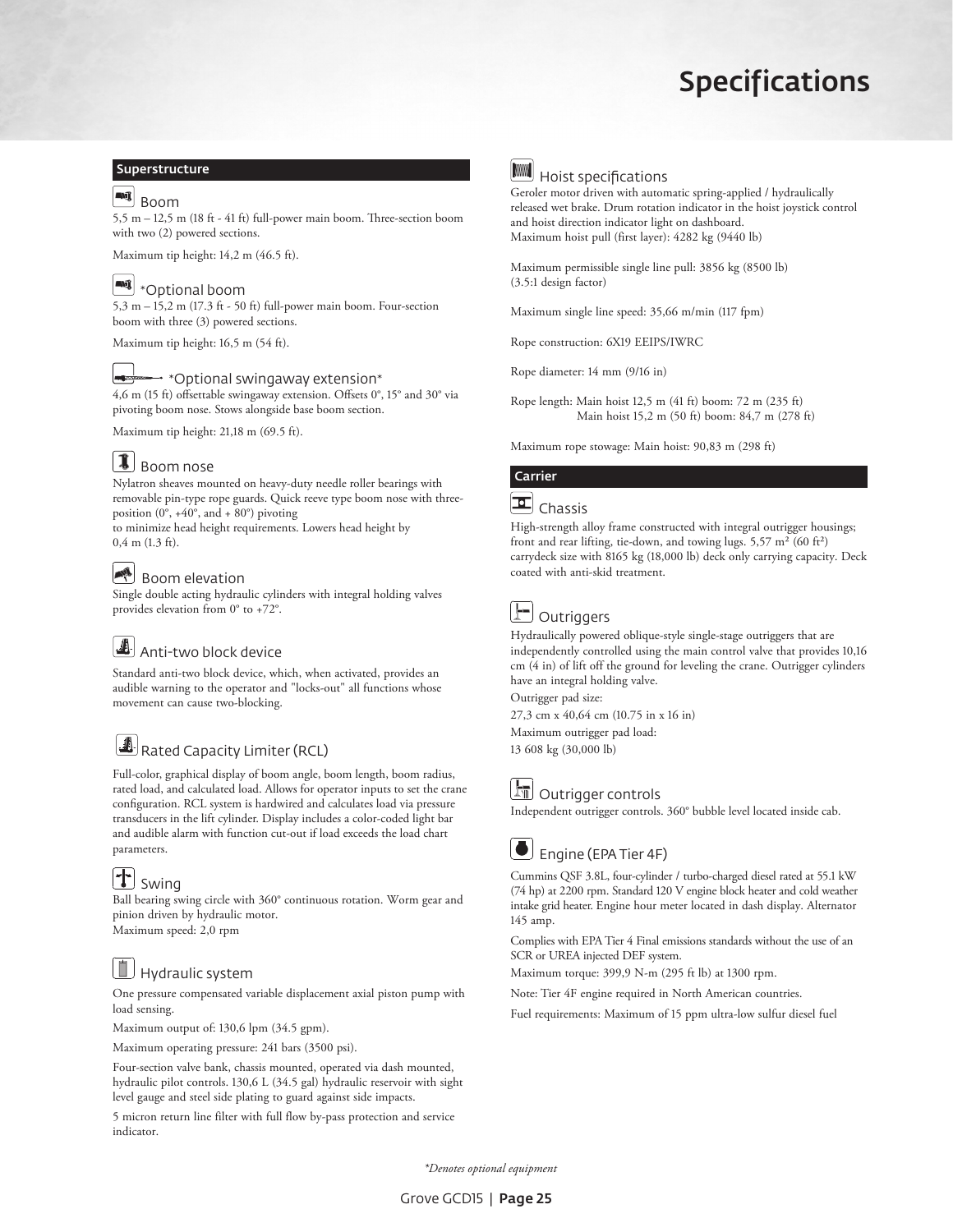# Specifications

## Engine (EPA Tier 3)

\*Please consult factory for availability.

Cummins QSF 3,8L, four-cylinder / turbo-charged diesel rated at 74 kW (99 hp) at 2200 rpm. Standard 120 V engine block heater and cold weather intake grid heater. Engine hour meter located in dash display. Alternator 135 amp.

Maximum torque: 420,3 Nm (310 ft/lb).

Note: Required for sale outside of North American and European Union countries.

## Engine (Dual Fuel)

GM 4.3L EFI V-6 gasoline 90 HP @ 2200 rpm / LP gas engine (07 EPA) 87 HP @ 2200 rpm (LP tank not included) with engine shutdown feature and spark arrestor.

Fuel tank capacity

100 L (26.4 gal)

## $\circ$  Transmission

Powershift with four speeds forward and three speeds reverse. Stalk mounted direction shifter with rotary gear selection.

#### Operators control station

Frame mounted, open air style control station with cab shell includes all crane functions, driving controls, and overhead safety glass. Other standard equipment includes a deluxe seat with seat belt, hour meter, sight level bubble, and 1,13 kg (2.5 lb) fire extinguisher. The dash panel includes a multi-cluster gauge showing fuel, water temperature, battery voltage and engine fault codes. An engine monitoring indicator lamp shows engine warning, stop engine, wait to start, transmission high temperature, low brake system pressure, and hydraulic oil temperature. The RCL display is mounted to the top of the front dash.

### $\bigoplus$  \*Operators control station enclosed

Includes the standard cab shell with the addition of front, rear, and right side glass, a split (2 piece) hinged door with sliding glass, front windshield wiper and washer, hot water heater and defroster with fan and cab dome light are included.

 $\left| \boldsymbol{\neq} \right|$  Electrical system

One 12 V maintenance-free battery, 1125 CCA each at 0°. 135 amp alternator.



Two-wheel (front-wheel) as standard with four-wheel drive as an option. Drive axles supplied with planetary hubs and limited slip differential.

# Steering

Standard three steering modes. Front two-wheel, four-wheel coordinated, and four-wheel crab steer with electronic self alignment, three-position rocker selector on dash panel.

Outside turning radius: Two-wheel steer: 5,32 m (17 ft 5.37 in) Four-wheel steer: 2,86 m (9 ft 4.44 in)

*\*Denotes optional equipment*



Front: Drive/steer in both two-wheel drive and four-wheel drive Rear: Non-drive with steer in two-wheel drive, drive/steer in four-wheel drive

Front and rear axle are rigid mounted to frame. Rear axle offers 1.5° of oscillation with four-wheel drive option only.



Hydraulic actuated internal wet-disc service brake acting on all four wheels. Dash mounted toggle switch with light for activating or release of the dry disc parking brake mounted on the transmission output yoke.

## $|O|_{\text{Tires}}$

Standard: 385/65R 22.5 High traction tread radial type tires



Full lighting including turn indicators, head, tail, brake and hazard warning lights recessed mounted.





40%......(at engine stall) loaded

Gross vehicle weight (GVW)

Open cab: 11 285 kg (24,877 lb) Enclosed cab: 11 412 kg (25,160 lb)

#### Miscellaneous standard equipment

- 18,14 t (20 USt) quick-reeve, two-sheave hook block
- Back-up motion alarm
- Outrigger motion alarm
- Hoist drum rotation indicator

#### \*Optional equipment

- Auxiliary lighting: includes amber strobe light and boom mounted work lights
- Convenience package: includes front and rear pintle hitch and headlight/ taillight grille covers
- Enclosed cab package: includes heater and defroster, cab dome light, all window glass, and two-piece split door
- Offsetable swing away boom extension with hook and downhaul weight • Air conditioner
- Wire rope third wrap indicator with hoist function cut-out
- 4535 kg (10,000 lb) capacity hydraulic below-deck mounted tow winch
- Four-wheel drive with 1.5° rear axle oscillation
- Searcher hook